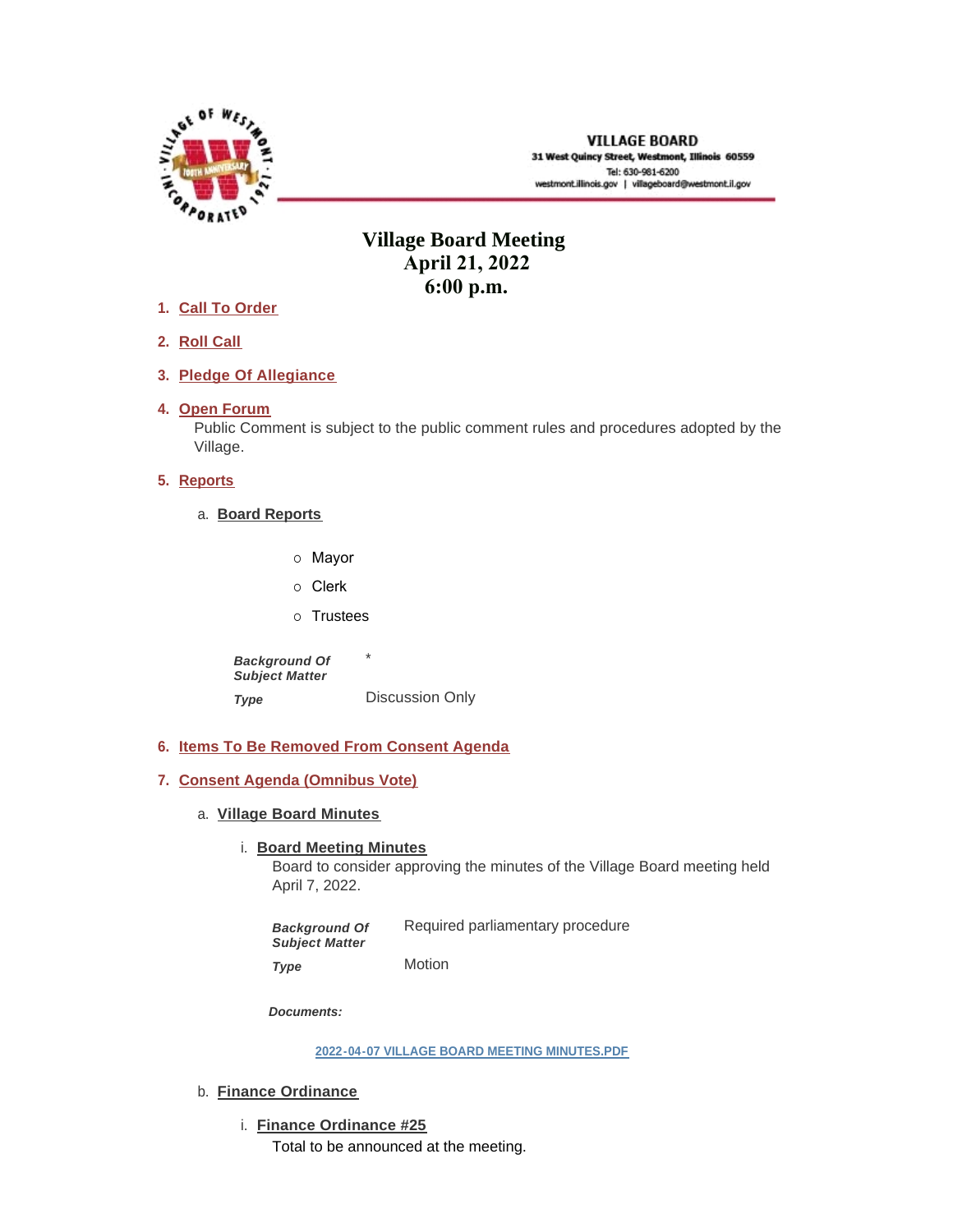\* *Background Of Subject Matter Type* 

Motion

### **Purchase Orders** c.

**PO 22202612** i.

West Central Municipal Conference \$36,806.00

| <b>Background Of</b><br><b>Subject Matter</b> | Spring Tree Planting |
|-----------------------------------------------|----------------------|
| Type                                          | Purchase Order       |
| <b>Budgeted</b>                               | Yes                  |

*Documents:*

# **[22202612.PDF](https://westmont.illinois.gov/AgendaCenter/ViewFile/Item/8612?fileID=12892)**

**Total Of Purchase Order And Finance Ordinance** d. Total to be announced at the meeting.

\* **Motion** *Background Of Subject Matter Type* 

### **Community Events** e.

- **Westmont Spring Fling Red, White & BBQ** i. Board to consider an ordinance approving the following requests for the Westmont Spring Fling Red White & BBQ Festival hosted by the Westmont Lions Foundation, May 27 - 29, 2022:
	- 1. Community Events Permit
	- 2. Liquor License Fee Waiver
	- 3. Amusement Fee Waiver
	- 4. Live Amplified Sound Permit
	- 5. Tent Permit Fee Waiver

| <b>Background Of</b>  | This is the 15th Annual Red, White, & BBQ Competition     |
|-----------------------|-----------------------------------------------------------|
| <b>Subject Matter</b> | in Westmont. The purpose of the event is to fundraise for |
|                       | Westmont Lions as they continue to support the local      |
|                       | community.                                                |

**Ordinance** *Type* 

*Documents:*

### **[2022 SPRING FLING RWBBQ COMMUNITY EVENT - R.PDF](https://westmont.illinois.gov/AgendaCenter/ViewFile/Item/8577?fileID=12825)**

**2022 - Westmont Cruisin' Nights & Street Fair** ii. Board to consider an ordinance approving the following requests from the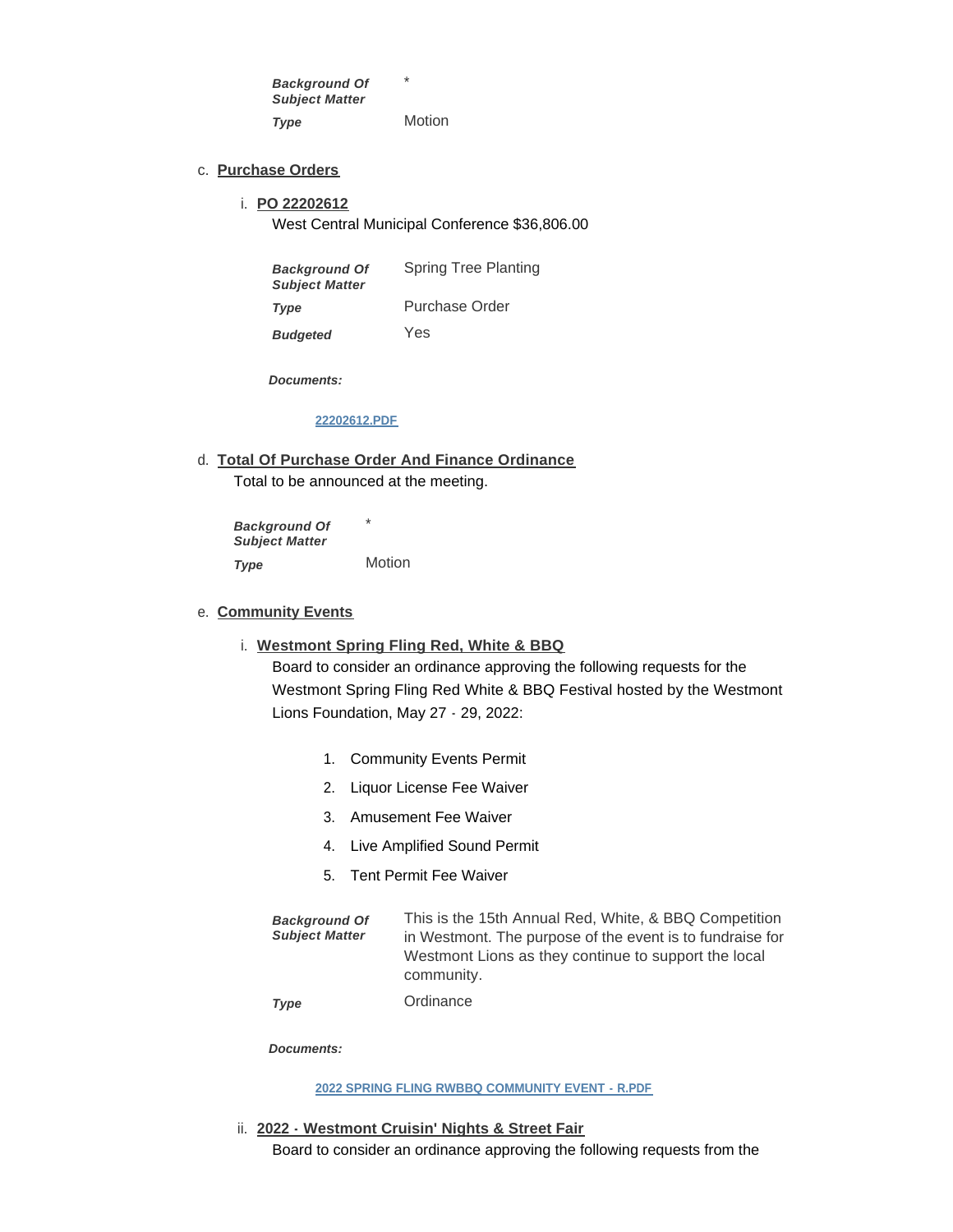Westmont Special Events Corporation for their 2022 Cruisin' Nights and Street Fair events:

- 1. Tent Permit Fee Waiver
- 2. Live Amplified Sound Permit for event hours
- 3. Street and Public Right of Way Closures

| <b>Background Of</b><br><b>Subject Matter</b> | Cruisin' Nights is hosted by Westmont Special Events<br>and they have done an excellent job creating a safe event<br>that is fun for all ages. There are no changes in their<br>request compared to last year's event. |
|-----------------------------------------------|------------------------------------------------------------------------------------------------------------------------------------------------------------------------------------------------------------------------|
| <b>Additional</b><br><b>Background</b>        | Street Closures - Cass Avenue from Burlington to<br>Naperville Rd Public to be allowed parking at Cass /<br>Burlington Public lot & Irving / Lincoln Parking Lot,<br>Burlington & side streets.                        |
| Type                                          | Ordinance                                                                                                                                                                                                              |

*Documents:*

# **[2022 - CRUISIN NIGHTS.PDF](https://westmont.illinois.gov/AgendaCenter/ViewFile/Item/8608?fileID=12887)**

# iii. 2022 Taste Of Westmont

Board to consider an ordinance approving the following requests from the Westmont Special Events Corporation for the 2022 Taste of Westmont event:

- 1. Special Event Liquor License Fee Waiver
- 2. Amusement License Fee Waiver
- 3. Tent Permit Fee Waiver
- 4. Food Truck Fee Waiver
- 5. Live Amplified Sound Permit for event hours
- 6. Street and Public Right of Way Closures

| <b>Background Of</b><br><b>Subject Matter</b> | The WSEC will be hosting their annual Taste of Westmont<br>July 7-10, 2022 in Downtown Westmont on Cass Avenue<br>from Naperville Road to Burlington Avenue. |
|-----------------------------------------------|--------------------------------------------------------------------------------------------------------------------------------------------------------------|
| <b>Additional</b><br><b>Background</b>        | Layout will be similar to 2021 layout including midway<br>style presentation on the 2nd block with commercial<br>vendors & crafters.                         |
| Type                                          | Ordinance                                                                                                                                                    |

*Documents:*

### **[2022 TASTE OF WESTMONT - COMMUNITY EVENT.PDF](https://westmont.illinois.gov/AgendaCenter/ViewFile/Item/8609?fileID=12888)**

**Proclamation - Arbor Day** f.

Board to consider a proclamation to declare April 29, 2022 as Arbor Day in the Village of Westmont.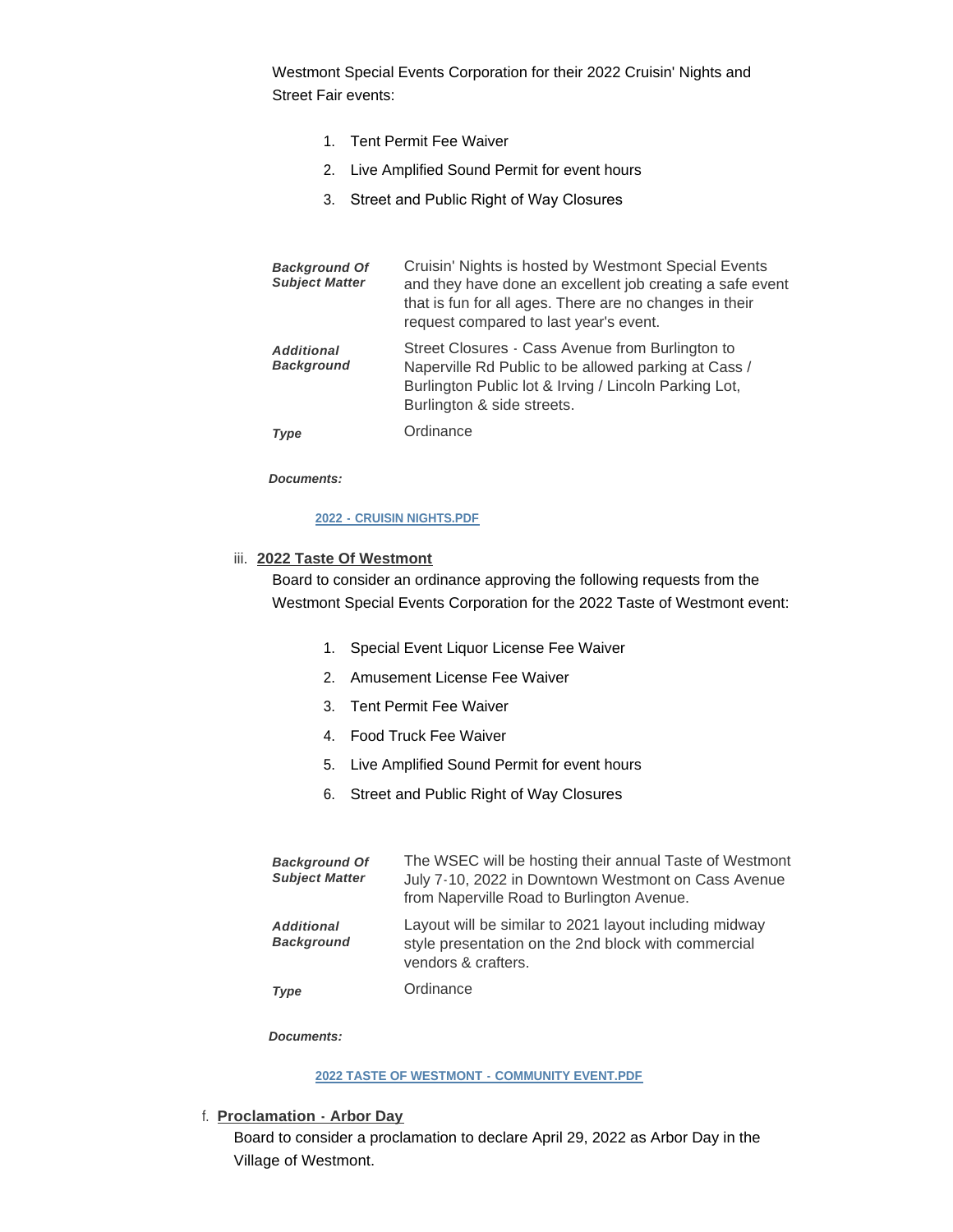\* Proclamation *Background Of Subject Matter Type* 

*Documents:*

### **[2022 ARBOR DAY PROCLAMATION.PDF](https://westmont.illinois.gov/AgendaCenter/ViewFile/Item/8580?fileID=12828)**

### **Proclamation - Municipal Clerks Week** g.

Board to consider a proclamation to declare May 1-7, 2022 as Municipal Clerks Week in the Village of Westmont.

\* Proclamation *Background Of Subject Matter Type* 

*Documents:*

### **[2022 CLERKS WEEK PROCLAMATION.PDF](https://westmont.illinois.gov/AgendaCenter/ViewFile/Item/8579?fileID=12827)**

**Proclamation - Public Service Recognition Week**  h. Board to consider a proclamation to declare May 1-7, 2022 as Public Service Recognition Week in the Village of Westmont.

\* Proclamation *Background Of Subject Matter Type* 

*Documents:*

**[2022 PUBLIC SERVICE RECOGNITION WEEK PROCLAMATION.PDF](https://westmont.illinois.gov/AgendaCenter/ViewFile/Item/8578?fileID=12826)**

### **Unfinished Business 8.**

### **New Business 9.**

### **Planning And Zoning Commission Appointment** a.

Board to consider a motion approving Mayor Gunter's appointment of two new Planning & Zoning Commissioners.

| <b>Background Of</b><br><b>Subiect Matter</b> | Each commission appointment is for a 5 year term. |
|-----------------------------------------------|---------------------------------------------------|
| Type                                          | <b>Motion</b>                                     |

### **B-1 Permit - Beauty And The Baker At 34 North Cass Avenue** b.

Board to consider an ordinance approving a B-1 Development Permit for Beauty and the Baker to operate a bakery at 34 North Cass Avenue.

| <b>Background Of</b><br><b>Subject Matter</b> | Ms. Mikayla Machlet and Mr. Marco Navarrete wish to relocate<br>an existing bakery from Homer Glen to downtown Westmont in<br>the building currently housing Hot Sauce Games. |
|-----------------------------------------------|-------------------------------------------------------------------------------------------------------------------------------------------------------------------------------|
| <b>Additional</b>                             | Preliminary floor plans indicate areas for production and display,                                                                                                            |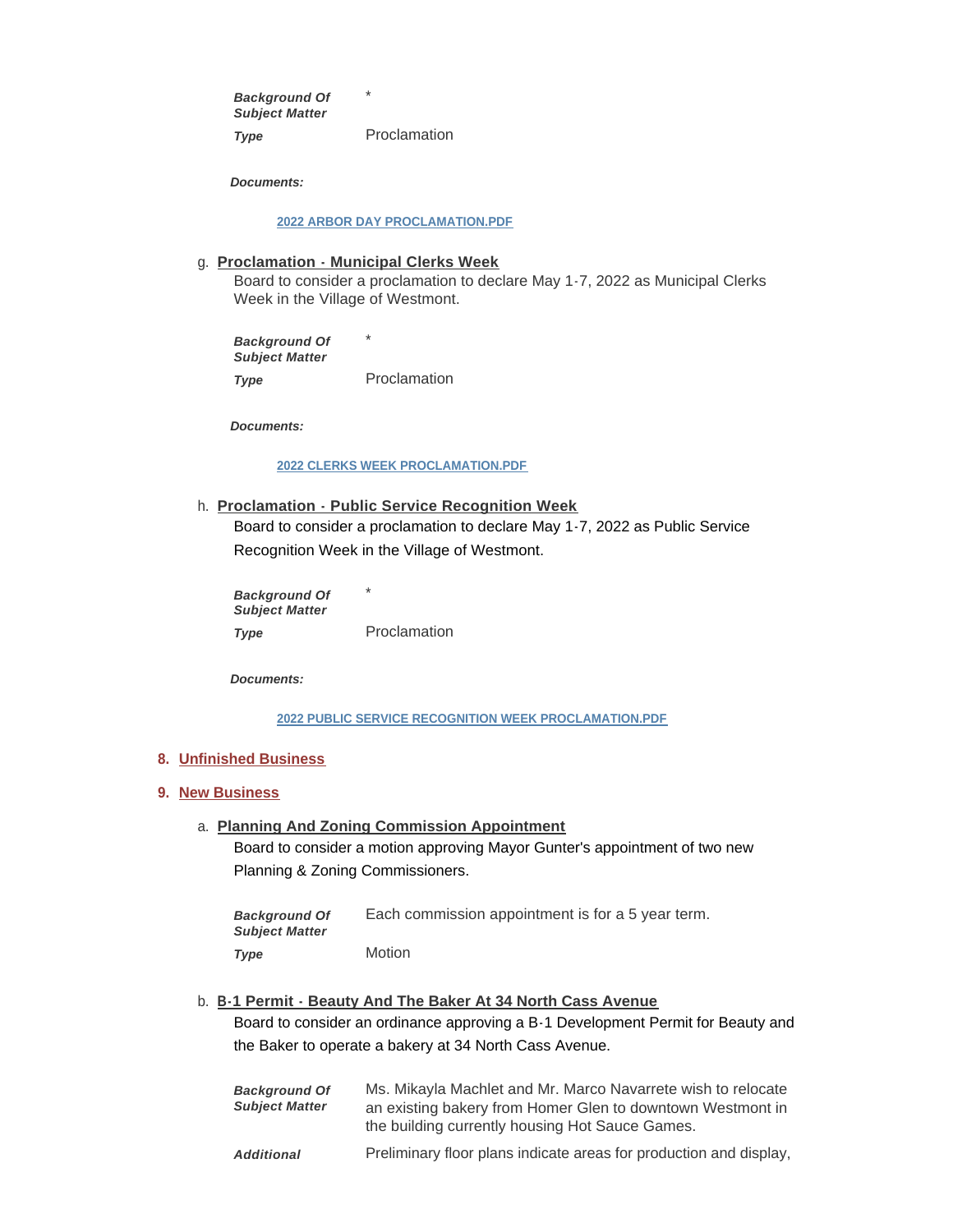*Background* 

*Type* 

as well some indoor dining.

**Ordinance** 

*Documents:*

### **[34 N CASS BEAUTY AND THE BAKER.PDF](https://westmont.illinois.gov/AgendaCenter/ViewFile/Item/8581?fileID=12829)**

**1 North Cass - Final Plat For The Residences At Cass Avenue Station** c. Board to consider an ordinance approving a Final Plat of Subdivision from Westmont Apartments LLC for the 1 North Cass Avenue mixed-use redevelopment project.

| <b>Background Of</b><br><b>Subject Matter</b> | The Final Plat for 1 North Cass consolidates various properties<br>and dedicates new rights-of-way to create two new lots of<br>record. The approved Final Plat shall not be recorded until<br>property purchase, financing and a Plat of Vacation has been<br>recorded. |
|-----------------------------------------------|--------------------------------------------------------------------------------------------------------------------------------------------------------------------------------------------------------------------------------------------------------------------------|
| <b>Additional</b><br><b>Background</b>        | The Preliminary Plat of Subdivision was approved by the Village<br>Board on April 29, 2021, with Ordinance No. 21-049. As<br>prescribed by the approval and corresponding Development<br>Agreements, Final Plat approval must occur within one year of<br>that approval. |
| Type                                          | Ordinance                                                                                                                                                                                                                                                                |

*Documents:*

# **[PLAT OF RESUB \(1\).PDF](https://westmont.illinois.gov/AgendaCenter/ViewFile/Item/8582?fileID=12869)**

**Increase In The Number Of Available Class 3 Liquor Licenses** d.

Board to consider an ordinance increasing the number of available Class 3 Liquor Licenses by one (1) for Quinsy Enterprises, Inc. d/b/a Tapatio Mexican Restaurant at 11 W. Quincy Street.

| <b>Background Of</b><br><b>Subject Matter</b> | Quinsy Enterprises d/b/a Tapatio Mexican Restaurant has<br>applied for a Class 3 liquor license. A background review of<br>owner Cristina Garcia revealed she is eligible to be issued a<br>Class 3 liquor license.    |
|-----------------------------------------------|------------------------------------------------------------------------------------------------------------------------------------------------------------------------------------------------------------------------|
| <b>Additional</b><br><b>Background</b>        | Tapatio Mexican Restaurant will provide sit down and carry-out<br>Mexican style food and drink. Cristina is looking forward to<br>having a business in Westmont at this location. She hopes to<br>open in May of 2022. |
| <b>Recommendation</b>                         | Approval                                                                                                                                                                                                               |
| Type                                          | Ordinance                                                                                                                                                                                                              |

# **Increase In Available Tobacco Licenses** e.

Board to consider an ordinance increasing the number of available tobacco licenses by one (1) for Prince Smoke N Convenient, Inc at 6006 S. Cass Avenue.

| <b>Background Of</b>  | Prince Smoke N Convenient, 6006 S. Cass Avenue, applied for     |
|-----------------------|-----------------------------------------------------------------|
| <b>Subject Matter</b> | a tobacco license. They will sell packaged food (snacks, etc. - |
|                       | no prepared food items) tobacco & vape products. A              |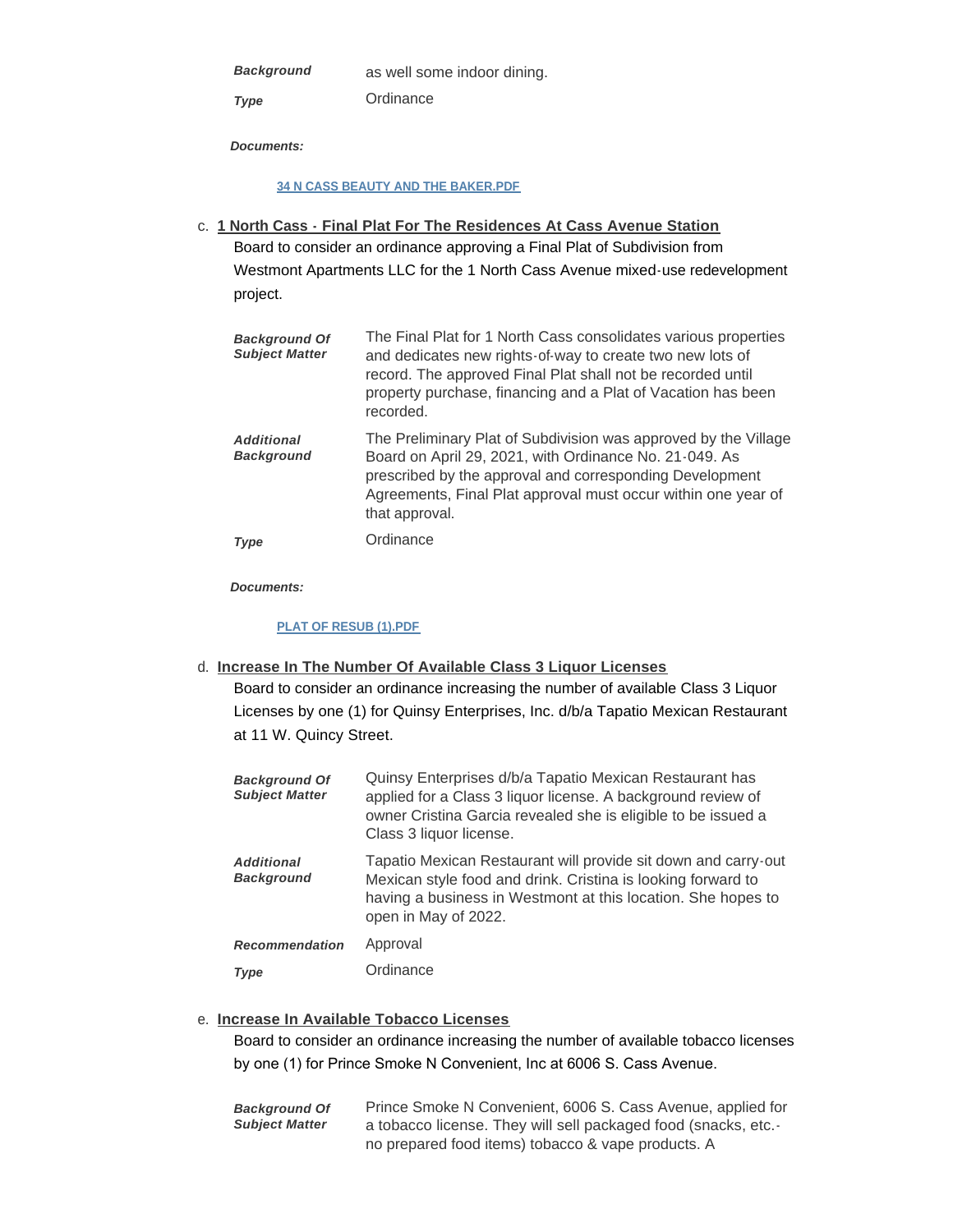background review revealed that the owner is eligible to receive this license.

| <b>Additional</b><br><b>Background</b> | The agreed upon overall square footage shall be restricted to<br>60% available for food items, 30% for tobacco items and 10%<br>for vape products. This agreed upon restriction will be<br>addressed in an addendum to the tobacco when it is issued. |
|----------------------------------------|-------------------------------------------------------------------------------------------------------------------------------------------------------------------------------------------------------------------------------------------------------|
| Type                                   | Ordinance                                                                                                                                                                                                                                             |

### **Agreement With Metro Paramedic Services, Inc** f.

Board to consider an ordinance approving a Public-Private Partnership Agreement for EMS/Firefighting Staffing with Metro Paramedic Services, Inc.

| <b>Background Of</b><br><b>Subject Matter</b> | The existing agreement with Metro expires 4/30/22. This new<br>staffing agreement is for a 5-year term, through 4/30/27. The<br>fees are set for Year 1, & the fees shall be negotiated for Years<br>2-5 & shall not exceed a 5% increase or decrease in any given<br>year. |
|-----------------------------------------------|-----------------------------------------------------------------------------------------------------------------------------------------------------------------------------------------------------------------------------------------------------------------------------|
| <b>Additional</b><br><b>Background</b>        | Either party may terminate the Agreement without cause upon<br>90 days' notice, or may terminate in the event of a breach.                                                                                                                                                  |
| <b>Recommendation</b>                         | Approve                                                                                                                                                                                                                                                                     |
| Type                                          | Ordinance                                                                                                                                                                                                                                                                   |
| <b>Budgeted</b>                               | Yes                                                                                                                                                                                                                                                                         |

*Documents:*

### **[WESTMONT METRO EMS AGREEMENT 4 15 22.PDF](https://westmont.illinois.gov/AgendaCenter/ViewFile/Item/8616?fileID=12905)**

#### **Ambulance Fees** g.

Board to consider an ordinance approving amendments to Chapter 42, Article V, Section 42-215 of the Westmont Code of Ordinances regarding ambulance fees.

| <b>Background Of</b><br><b>Subject Matter</b> | This ordinance establishes ambulance fees for residents &<br>nonresidents based on previous year annual report submitted to<br>the IL Dept of Healthcare & Family Services and/or Medicare &<br>Medicaid which reflects the actual costs of services. |
|-----------------------------------------------|-------------------------------------------------------------------------------------------------------------------------------------------------------------------------------------------------------------------------------------------------------|
| <b>Additional</b><br><b>Background</b>        | Fees will automatically adjust annually based on this annual<br>report without further Board action. This methodology is based<br>on an approved 2020 IGA with the IL Dept of Healthcare &<br>Family Services, & will implement the terms of the IGA. |
| <b>Recommendation</b>                         | Approve                                                                                                                                                                                                                                               |
| <b>Type</b>                                   | Ordinance                                                                                                                                                                                                                                             |

*Documents:*

#### **[AMBULANCE EMS FEE INCREASE ORD 4 21 22.PDF](https://westmont.illinois.gov/AgendaCenter/ViewFile/Item/8613?fileID=12893)**

#### **Firearms Text Amendments** h.

Board to consider an ordinance approving Zoning Ordinance text amendments to define and provide zoning regulations and prohibitions for firearm sales in various zoning districts.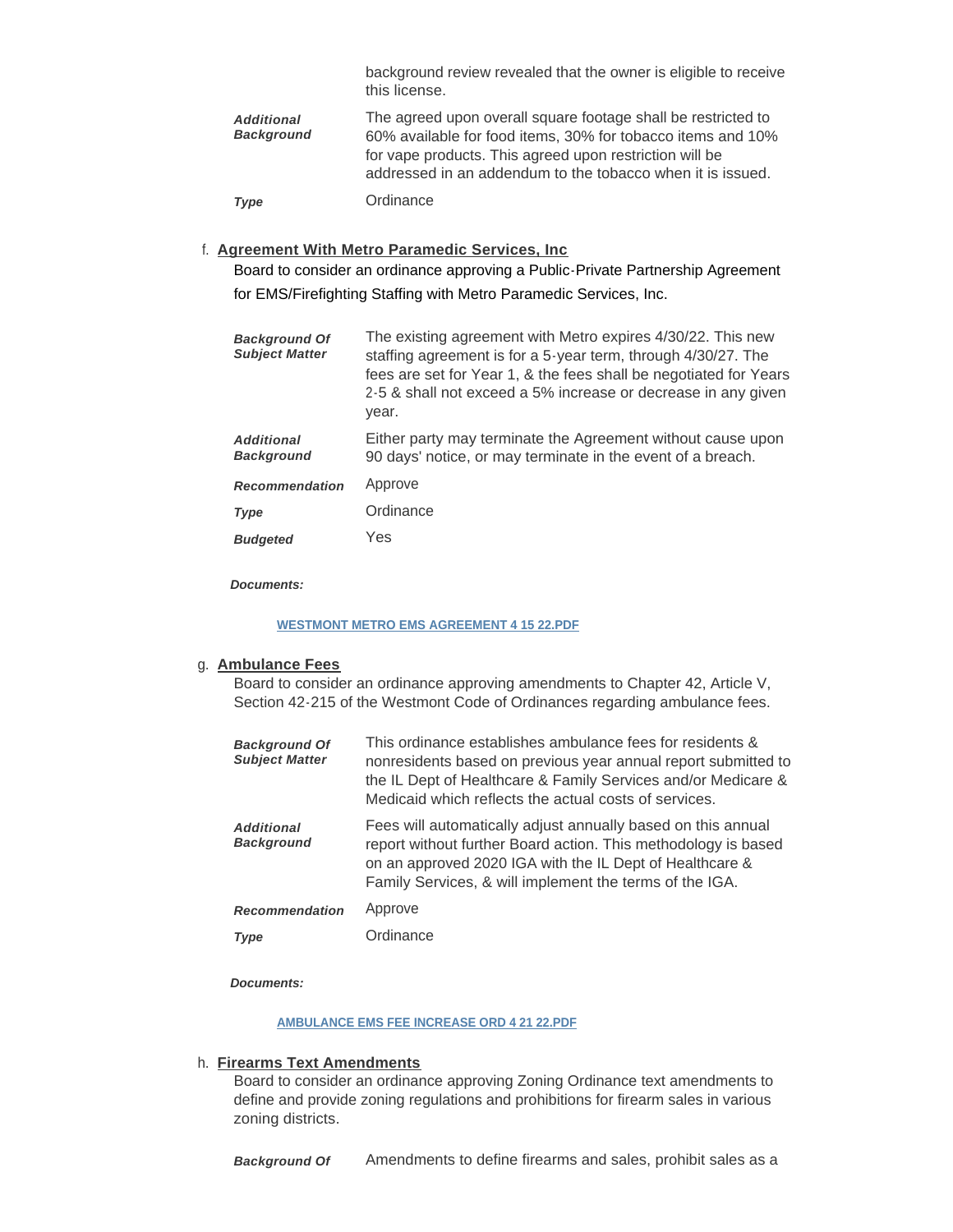| <b>Subject Matter</b>                  | home occupation, permit sales in the M Manufacturing District<br>subject to distance separation and Special Use Permit<br>approval, and permit accessory sales in the B-2 and C-1<br><b>Business Districts.</b> |
|----------------------------------------|-----------------------------------------------------------------------------------------------------------------------------------------------------------------------------------------------------------------|
| <b>Additional</b><br><b>Background</b> | At its meeting on April 13, 2022, the Planning and Zoning<br>Commission unanimously recommended approval with a<br>requested revision to address nonconforming uses in the home<br>occupation language.         |
| Type                                   | Ordinance                                                                                                                                                                                                       |

*Documents:*

**[FIREARMS TEXT AMENDMENT EXHIBIT MAPS.PDF](https://westmont.illinois.gov/AgendaCenter/ViewFile/Item/8607?fileID=12886) [2022-04-21 BOARD MEMO FIREARMS TEXT AMENDMENT.PDF](https://westmont.illinois.gov/AgendaCenter/ViewFile/Item/8607?fileID=12889) [PROPOSED FIREARMS DRAFT TEXT.PDF](https://westmont.illinois.gov/AgendaCenter/ViewFile/Item/8607?fileID=12890)**

# **Repeal Of Chapter 22, Section 22-2: Firearms Sales** i.

Board to consider an ordinance repealing Chapter 22, Section 22-2 of the Westmont Code of Ordinances regarding the prohibition on the sale of concealed firearms.

| <b>Background Of</b><br><b>Subject Matter</b> | Section 22-2 currently prohibits the sale of certain firearms that<br>may be concealed upon the person. Having been in effect since<br>1972, it is outdated, has not been enforced, & is likely vague &<br>unenforceable as written. |
|-----------------------------------------------|--------------------------------------------------------------------------------------------------------------------------------------------------------------------------------------------------------------------------------------|
| <b>Additional</b><br><b>Background</b>        | The recommendation is to repeal this ordinance. Elimination of<br>Sec. 22-2 coincides with the proposed Zoning Ordinance text<br>amendments to define & regulate/limit firearms sales within the<br>Village.                         |
| <b>Recommendation</b>                         | Approve                                                                                                                                                                                                                              |
| Type                                          | Ordinance                                                                                                                                                                                                                            |

*Documents:*

# **[WESTMONT SEC 22-2 FIREARMS SALES.PDF](https://westmont.illinois.gov/AgendaCenter/ViewFile/Item/8615?fileID=12904)**

# **Fiscal Year 2022-23 Budget** j.

Board to consider a resolution adopting the Fiscal Year 2022-23 Budget

| <b>Background Of</b><br><b>Subject Matter</b> | The preliminary budget for Fiscal Year 202-23 was prepared by<br>staff and was presented, reviewed and discussed with the<br>Village Board and the public at the 4/15/2021 Budget<br>Workshop. |
|-----------------------------------------------|------------------------------------------------------------------------------------------------------------------------------------------------------------------------------------------------|
| <b>Type</b>                                   | Resolution                                                                                                                                                                                     |

### **Miscellaneous 10.**

### **Executive Session 11.**

This Board may adjourn to closed session to discuss matters so permitted and may act upon such matters upon returning to open session.

# **Adjourn 12.**

*Note: Any person who has a disability requiring a reasonable accommodation to participate in the*